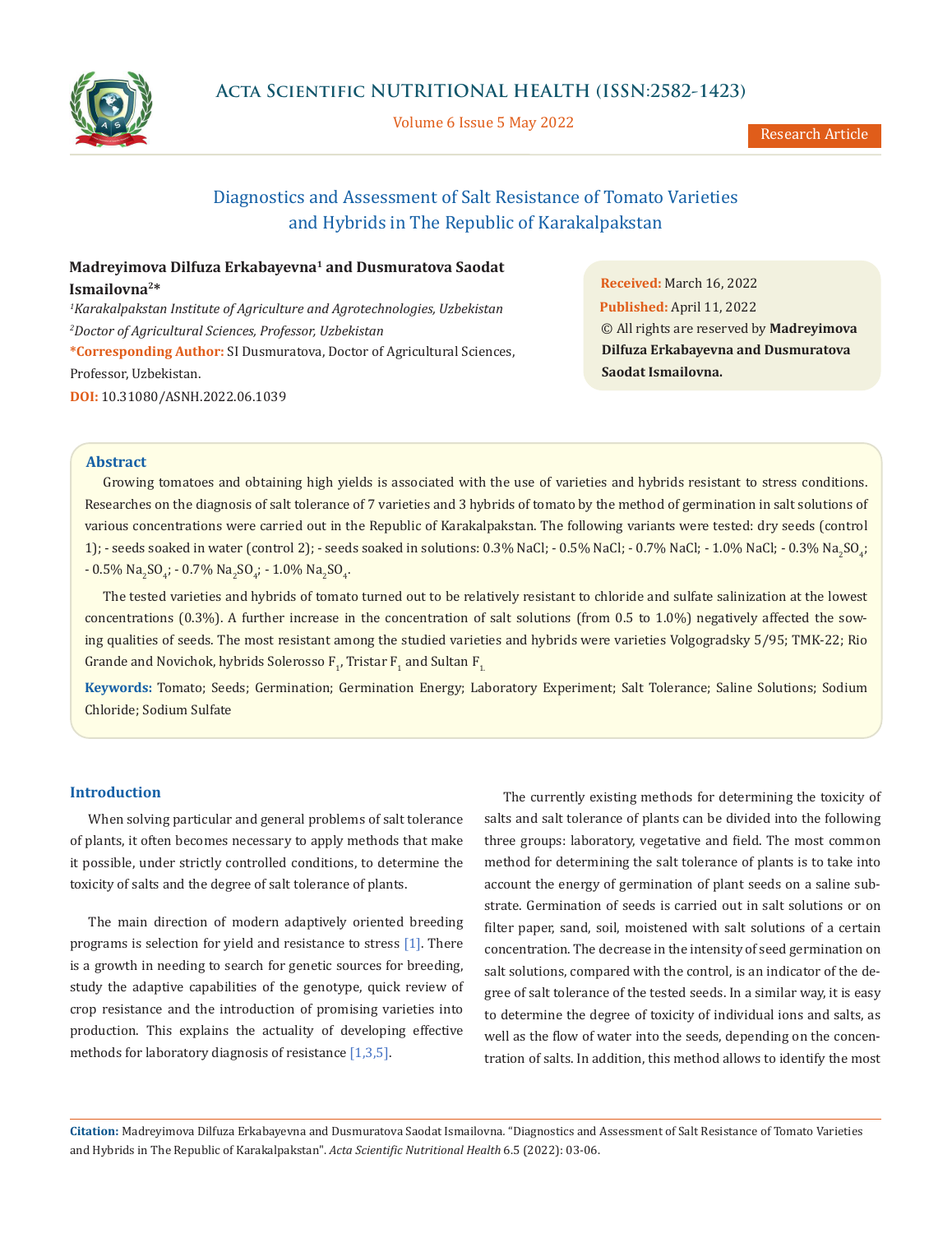salt-tolerant varieties and compare the salt-tolerance of seeds of various crops. The basis of this method is the recognition that the reaction of seeds to salts during germination reflects the salt tolerance of the plant at subsequent stages of its development.

Salinity is mainly associated with increased sodium content in the soil. Depending on the predominant accumulation of individual sodium salts, salinization can be sulfate, chloride, soda or mixed. The most harmful effect is exerted by sodium and chlorine ions [9,10].

Salt tolerance is the ability of a plant to grow, develop and reproduce under saline conditions with the least damage. As you know, any organism is a self-regulating system. The variability of this system, the ability to adapt to external influences is the most important element in characterizing the general biological properties of a plant organism [8].

Salt tolerance is the inherited potential of plants to adapt to the salinity of the environment, which manifests itself only under conditions of increased salt concentration in the substrate. The signal for the realization of this is an increase in the concentration of ions in cells, and the adaptation itself proceeds over a significant period of time  $[9]$ . The effect of salinity on plant organisms is associated with two reasons: the deterioration of the water balance and the toxic effect of high salt concentrations [10]. As a rule, the influence of an unfavorable factor is most appeared in the depression of growth processes, which are an integral expression of all processes of plant metabolism [6].

In his studies in the conditions of Uzbekistan with vegetable crops (onions, carrots, cabbage and watermelon) on saline soils, V.I. Zuev [7] found that pre-sowing seed treatments with salt solutions, padlock in drainage water, solutions of boric acid and zinc sulfate increase seed germination, increase plant density, cell sap concentration, suction force, water-holding capacity of leaves, weaken the intensity of transpiration, enhance growth aerial parts of plants and increase their productivity. The highest salt resistance of plants and an increase in yield are achieved as a result of seed treatment with saline solution according to the method of P.A. Genkel [4] and padlocks in drainage water.

Growing tomatoes and obtaining high yields is associated with the use of highly productive, stress-resistant varieties and hybrids. According to the latest FAO data (2019), in the Republic of Uzbekistan, the area under tomato crops is 58.8 thousand hectares, the average yield is 36 t/ha and the gross harvest is 2120120 tons per year [12]. Taking into account the growth of the population of the republic, the task is to provide the population with fresh and processed products, as well as to increase the export potential.

The value of tomatoes is due to the exceptionally high taste and nutritional properties of the fruits of this crop. They contain a large number of important and very necessary substances for human health. Tomato fruits, which are high in many vitamins (B, C, PP, etc.), provitamin A (carotene), sugars (3-7%), minerals and organic acids, are among the most valuable species of vegetables in terms of nutrition and taste [2].

Very few studies have been carried out on the culture of tomato in the conditions of saline soils of the Republic of Karakalpakstan. With this in mind, we conducted experiments to diagnose and assess the salt tolerance of tomato seeds in the laboratory.

#### **Methodology of the Research**

Studies on diagnosing the salt tolerance of tomato varieties by the method of germination in salt solutions of various concentrations were carried out in the Nukus Branch of the Tashkent State Agrarian University. The following options were tested: - dry seeds (control 1); - seeds soaked in water (control 2); - seeds soaked in solutions: 0.3% NaCl; - 0.5% NaCl; - 0.7% NaCl; - 1.0% NaCl; - 0.3%  $\text{Na}_2\text{SO}_4$ ; - 0.5%  $\text{Na}_2\text{SO}_4$ ; - 0.7%  $\text{Na}_2\text{SO}_4$ ; - 1.0%  $\text{Na}_2\text{SO}_4$ .

Laboratory experiments to determine the sowing qualities of seeds in order to diagnose salt tolerance were laid in the laboratory of the Center for Seed Control (Nukus, Republic of Karakalpakstan).

Studies to determine the energy of germination and growth of seeds were carried out according to SStUz 2823:2014 (Seeds of agricultural crops. Varietal and sowing qualities. Specifications) [11]. Seed germination was carried out in Petri dishes on filter paper, 100 seeds each, in 4-fold repetition, in thermostats at a temperature of +22...+25°C. Observations were made daily and the number of germinated seeds was determined. By comparing the number of germinated seeds with the total number on the 5th day, the germination energy was determined, and on the 10th day, the laboratory germination of seeds was determined.

**Citation:** Madreyimova Dilfuza Erkabayevna and Dusmuratova Saodat Ismailovna*.* "Diagnostics and Assessment of Salt Resistance of Tomato Varieties and Hybrids in The Republic of Karakalpakstan". *Acta Scientific Nutritional Health* 6.5 (2022): 03-06.

 $04$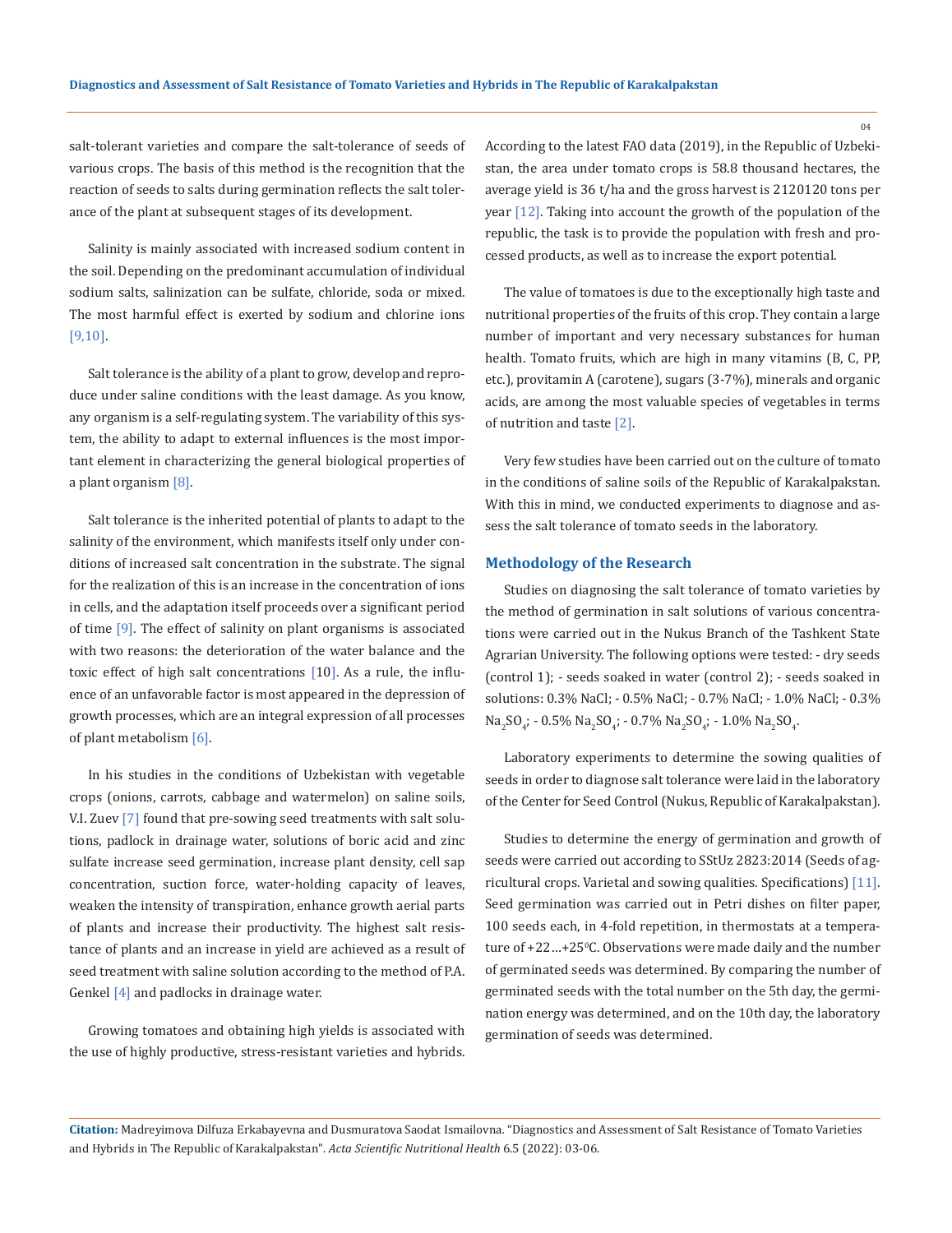# **Results of the Research**

Tests of tomato varieties in the conditions of saline soils of the Republic of Karakalpakstan were almost never carried out. With this in mind, we have diagnosed the salt tolerance of tomato varieties: Volgogradsky 5/95, TMK 22, UzMASH, Novichok, Rio Grande, Pridneprovsky Rozheviy and Yubileyniy Tarasenko, as well as hybrids: Sultan F<sub>1</sub>, Tristar F<sub>1</sub> and Solerosso F<sub>1</sub>.

Laboratory experiments to determine the effect of salt solutions (NaCl, Na<sub>2</sub>SO<sub>4</sub>) of various concentrations on germination energy and seed growing showed that with an increase in salt concentration (from 0.3 to 1%) in solutions, both germination energy (%) and growing rates of seeds decrease in all studied varieties and hybrids of tomato (Table 1).

It was found that the same varieties and hybrids of tomato differed in sowing qualities depending on the composition of solu-

| <b>Varieties</b>          | <b>Sowing qualities</b> | Variants of the experiment      |                         |                              |      |      |      |                                 |      |      |      |
|---------------------------|-------------------------|---------------------------------|-------------------------|------------------------------|------|------|------|---------------------------------|------|------|------|
|                           |                         | <b>Dry seeds</b><br>(control 1) | <b>Seeds soaked</b>     | Seeds soaked in solutions, % |      |      |      |                                 |      |      |      |
|                           |                         |                                 | in water<br>(control 2) | <b>NaCL</b>                  |      |      |      | Na <sub>2</sub> SO <sub>4</sub> |      |      |      |
|                           |                         |                                 |                         | 0,3                          | 0,5  | 0,7  | 1,0  | 0,3                             | 0,5  | 0,7  | 1,0  |
| Varieties                 |                         |                                 |                         |                              |      |      |      |                                 |      |      |      |
| Volgogradskiy 5/95        | Germination energy, %   | 60,9                            | 58,9                    | 79,2                         | 54,4 | 50,9 | 43,9 | 81,3                            | 65,9 | 60,8 | 54,7 |
|                           | Growing, %              | 70,3                            | 83,0                    | 88,4                         | 66,5 | 62,2 | 61,5 | 93,5                            | 78,4 | 72,3 | 67,4 |
| <b>TMK 22</b>             | Germination energy, %   | 61,4                            | 79,7                    | 88,0                         | 66,8 | 62,7 | 49,4 | 89,3                            | 80,5 | 77,2 | 70,8 |
|                           | Growing, %              | 70,9                            | 90,2                    | 94,8                         | 88,4 | 82,7 | 59,4 | 98,5                            | 91,0 | 88,8 | 83,9 |
| <b>UzMASH</b>             | Germination energy, %   | 63,0                            | 74,4                    | 80,2                         | 63,2 | 54,1 | 51,4 | 74,5                            | 60,9 | 51,9 | 48,4 |
|                           | Growing, %              | 72,3                            | 84,2                    | 91,3                         | 72,7 | 72,5 | 64,8 | 89,8                            | 73,1 | 68,0 | 55,0 |
| Novichok                  | Germination energy, %   | 64,4                            | 65,3                    | 80,9                         | 59,5 | 53,9 | 50,4 | 78,0                            | 66,4 | 60,3 | 56,6 |
|                           | Growing, %              | 74,9                            | 81,1                    | 91,5                         | 72,2 | 68,6 | 63,7 | 94,4                            | 79,2 | 73,9 | 72,2 |
| Rio Grande                | Germination energy, %   | 65,2                            | 87,0                    | 93,2                         | 83,4 | 70,3 | 58,3 | 82,2                            | 71,5 | 60,2 | 50,8 |
|                           | Growing, %              | 74,2                            | 92,8                    | 96,1                         | 87,7 | 81,7 | 70,6 | 94,5                            | 81,6 | 74,9 | 69,3 |
| Pridneprovsky<br>Rozheviy | Germination energy, %   | 59,8                            | 70,0                    | 75,8                         | 64,8 | 58,8 | 56,5 | 86,0                            | 67,0 | 54,0 | 46,5 |
|                           | Growing, %              | 69,7                            | 80,8                    | 89,7                         | 74,7 | 69,3 | 67,6 | 93,2                            | 80,2 | 74,8 | 55,5 |
| Yubileyniy Tarasenko      | Germination energy, %   | 62,3                            | 75,5                    | 75,0                         | 71,2 | 68,0 | 62,5 | 71,2                            | 64,5 | 56,0 | 36,2 |
|                           | Growing, %              | 71,4                            | 84,0                    | 84,0                         | 79,5 | 75,5 | 72,0 | 90,6                            | 87,7 | 78,3 | 70,0 |
| Hybrids                   |                         |                                 |                         |                              |      |      |      |                                 |      |      |      |
| Sultan $F_1$              | Germination energy, %   | 65,8                            | 75,8                    | 79,4                         | 68,0 | 63,9 | 61,4 | 78,8                            | 68,0 | 62,7 | 52,4 |
|                           | Growing, %              | 74,2                            | 82,3                    | 91,9                         | 79,3 | 75,3 | 70,3 | 95,9                            | 79,4 | 74,4 | 67,1 |
| Tristar F.                | Germination energy, %   | 62,6                            | 83,1                    | 84,8                         | 74,7 | 66,8 | 60,3 | 78,8                            | 66,0 | 58,6 | 53,5 |
|                           | Growing, %              | 73,2                            | 89,7                    | 93,8                         | 85,4 | 79,4 | 73,2 | 93,0                            | 75,4 | 71,5 | 66,4 |
| Solerosso F <sub>1</sub>  | Germination energy, %   | 65,1                            | 85,0                    | 89,3                         | 79,6 | 77,8 | 62,2 | 85,0                            | 63,0 | 59,4 | 52,3 |
|                           | Growing, %              | 74,7                            | 91,2                    | 96,7                         | 89,2 | 85,8 | 75,3 | 90,5                            | 77,3 | 73,7 | 66,7 |

**Table 1:** Sowing qualities of seeds of tested tomato varieties in various salt solutions (NaCl, Na<sub>2</sub>SO<sub>4</sub>) in laboratory conditions.

tions (NaCl and Na<sub>2</sub>SO<sub>4</sub>). Thus, chloride and sulfate salinity had a different effect on the germination energy and growth of tomato seeds of the studied varieties and hybrids.

When germinating seeds on solutions of sodium chloride (NaCl) and sodium sulfate (Na<sub>2</sub>SO<sub>4</sub>), it was found that varieties released in Uzbekistan turned out to be more resistant, and foreign varieties

**Citation:** Madreyimova Dilfuza Erkabayevna and Dusmuratova Saodat Ismailovna*.* "Diagnostics and Assessment of Salt Resistance of Tomato Varieties and Hybrids in The Republic of Karakalpakstan". *Acta Scientific Nutritional Health* 6.5 (2022): 03-06.

05